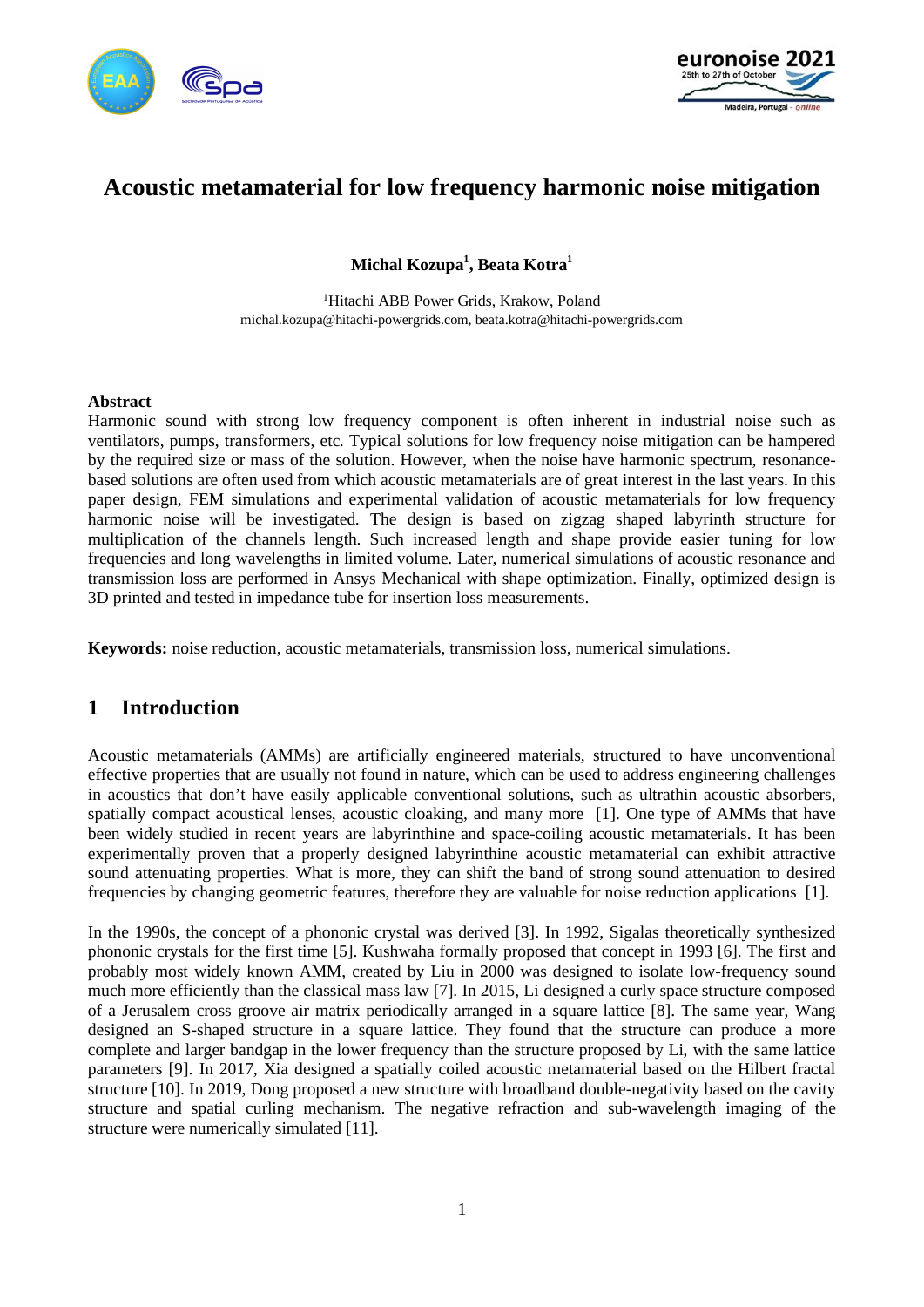

In this paper, three types of space-coiling AMMs are designed, and their sound-blocking properties are tested through numerical simulations and later one shape is evaluated through measurement of a 3D printed sample. The results are presented and discussed.

# **2 Types of designed acoustic metamaterials**

#### **2.1 Zigzag Acoustic Metamaterial**

First tested type of analyzed AMM is Zigzag Acoustic Metamaterial (ZZAMM) in which the sound wave propagates along the zigzag channels. Therefore the propagation length of the sound wave is greatly multiplied. Thanks to that phenomenon the effective sound speed in the Zigzag AMM is ultraslow compared to the background medium. The zigzag shape is created based on the Wunderlich curves which are a collection of plane-filling curves. The Wunderlich curve begins with an s-shape, and each successive iteration translates-rotates-reflects its copies in a  $3\times3$  grid. In this paper, a few different size configurations of ZZAMM are tested based on previous works where the structures were found to have broadband sound blocking properties. The geometry can be described by 4 parameters: side length *a*, channel width *w*, internal wall length *L* and wall thickness *d* as presented on Figure 1. The next iterations are created by adding more internal walls creating zigzag channels of length  $L/2^{N-1}$  where *N* is the iteration level. The proposed dimensions of ZZAMMs are presented in Table 1.



Figure 1 - Dimensions of ZZAMM unit cell.

| Table 1 - Dimensions of proposed first-order to third-order ZZAMMs. |  |  |  |
|---------------------------------------------------------------------|--|--|--|
|                                                                     |  |  |  |

|                                                 | <b>First-order</b> |    | Second-order |    | <b>Third-order</b> |     |
|-------------------------------------------------|--------------------|----|--------------|----|--------------------|-----|
| Lattice constant $a$ [mm]                       | 70                 | 65 | 70           | 65 |                    | 65  |
| The thickness of solid walls d<br>[mm]          |                    |    |              |    |                    |     |
| Width of a passage between<br>channels $w$ [mm] | 10,5               |    |              |    |                    | 1.2 |
| Internal wall length $L$ [mm]                   | 24.8               | ີ  | 24.8         | 23 | 24.8               | 23  |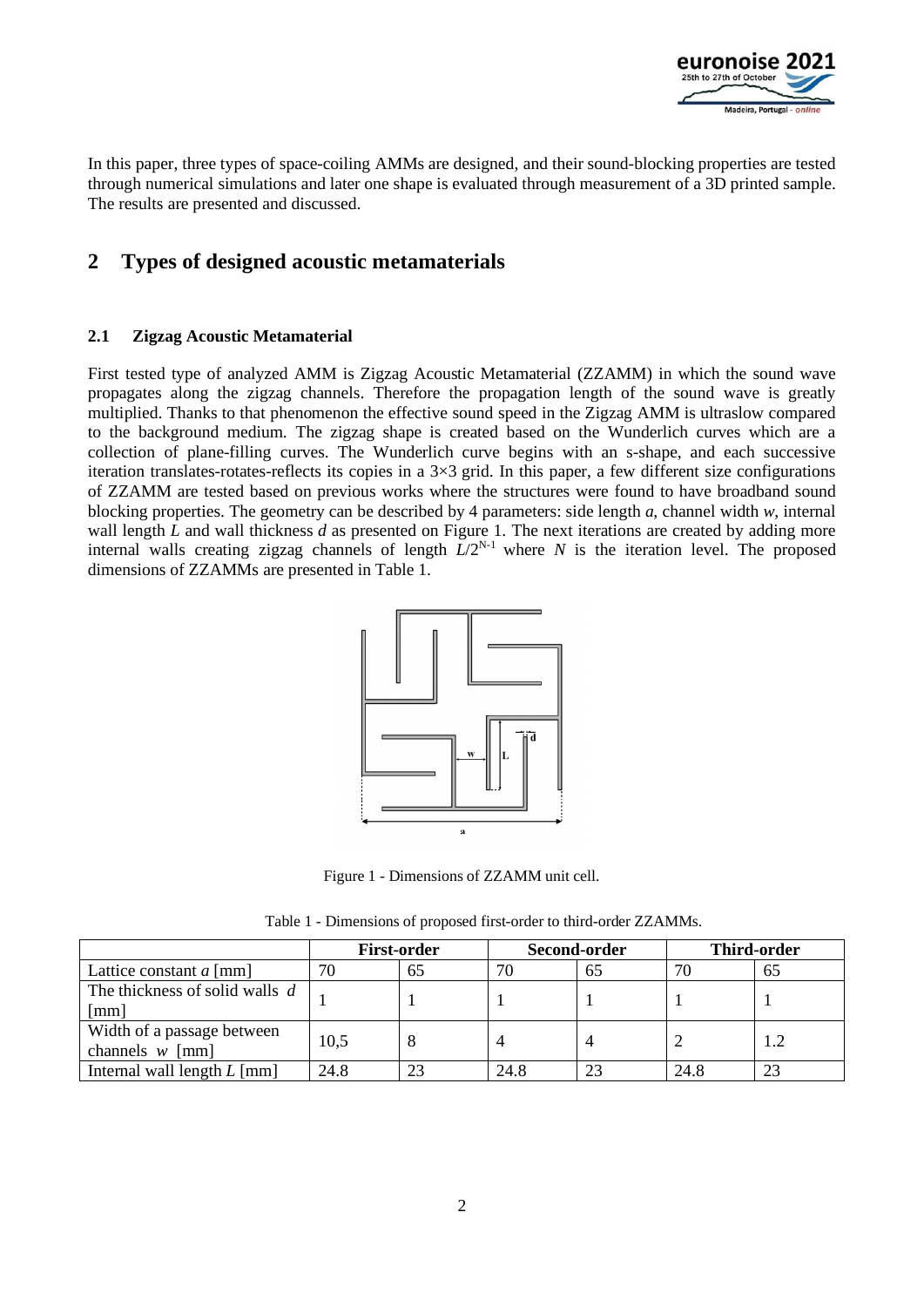

#### **2.2 Hilbert Fractal Acoustic Metamaterial**

Second tested type of Labyrinthine Acoustic Metamaterial is Hilbert Fractal Acoustic Metamaterial (HFAMM) whose geometry is based on the Hilbert Curve that generates an acoustic waveguide which significantly elongates the path that the sound wave propagates through [2]. The path of sound propagation is also iterated by increasing fractal order. As a result, coiling up space can be considered equivalent to an artificial medium with an ultraslow sound speed [13]. In this paper, a few different size configurations of HFAMM are designed and tested. HFAMM can be described by the dimensions presented on Figure 2. The proposed dimensions of HFAMMs are presented in Table 2.



Figure 2 – HFAMM dimensions.

|              | $a \, \mathrm{[mm]}$ | $w \, \lceil m m \rceil$ | $t \, \lceil \, mm \rceil$ | $d$ [ $mm$ ] |
|--------------|----------------------|--------------------------|----------------------------|--------------|
|              | 70                   | 4                        | 31                         | 15,5         |
|              | 70                   | $\overline{2}$           | 33                         | 16,5         |
| First order  | 65                   | 4                        | 28,5                       | 14,25        |
|              | 65                   | $\overline{2}$           | 30,5                       | 15,25        |
|              | 60                   | $\overline{2}$           | 26                         | 13           |
|              | 70                   | 4                        | 13,5                       | 6,75         |
|              | 70                   | $\overline{c}$           | 15,5                       | 7,75         |
|              | 65                   | 4                        | 12,25                      | 6,125        |
| Second order | 65                   | $\overline{2}$           | 14,25                      | 7,125        |
|              | 60                   | 4                        | 11                         | 5,5          |
|              | 60                   | $\overline{2}$           | 13                         | 6,5          |
|              | 70                   | 4                        | 4,75                       | 2,375        |
| Third order  | 70                   | $\overline{2}$           | 6,75                       | 3,375        |
|              | 65                   | 4                        | 4,125                      | 2,0625       |
|              | 65                   | $\overline{2}$           | 6,125                      | 3,0625       |
|              | 60                   | 4                        | 3,5                        | 1,75         |

Table 2 - Dimensions of proposed first-order to third-order HFAMMs

#### **2.3 Spider Web inspired AMM**

Third tested type of designed AMMs is Spider Web Inspired AMM (SWAMM). This structure type have been first proposed in 2015 [15] as ultra-sparse metasurface based on artificial Mie resonances and later developed [16]. The unit cell of SWAMM consists of a square external frame and a circular 'labyrinth' divided into either four or eight independent circular-shaped channels connected at the center. The schematic diagram of the SWAMM is presented on Figure 3 as well as the describing parameters of the geometry. Spider-web structured AMM geometries can be defined by seven parameters: the lattice constant *a*, the thickness of solid walls *d*, the length of side walls *l*, the radius of the internal cavity *r*, the width of a passage between channels *w* and the curling number *N* (or the number of circles used to create the curved channels).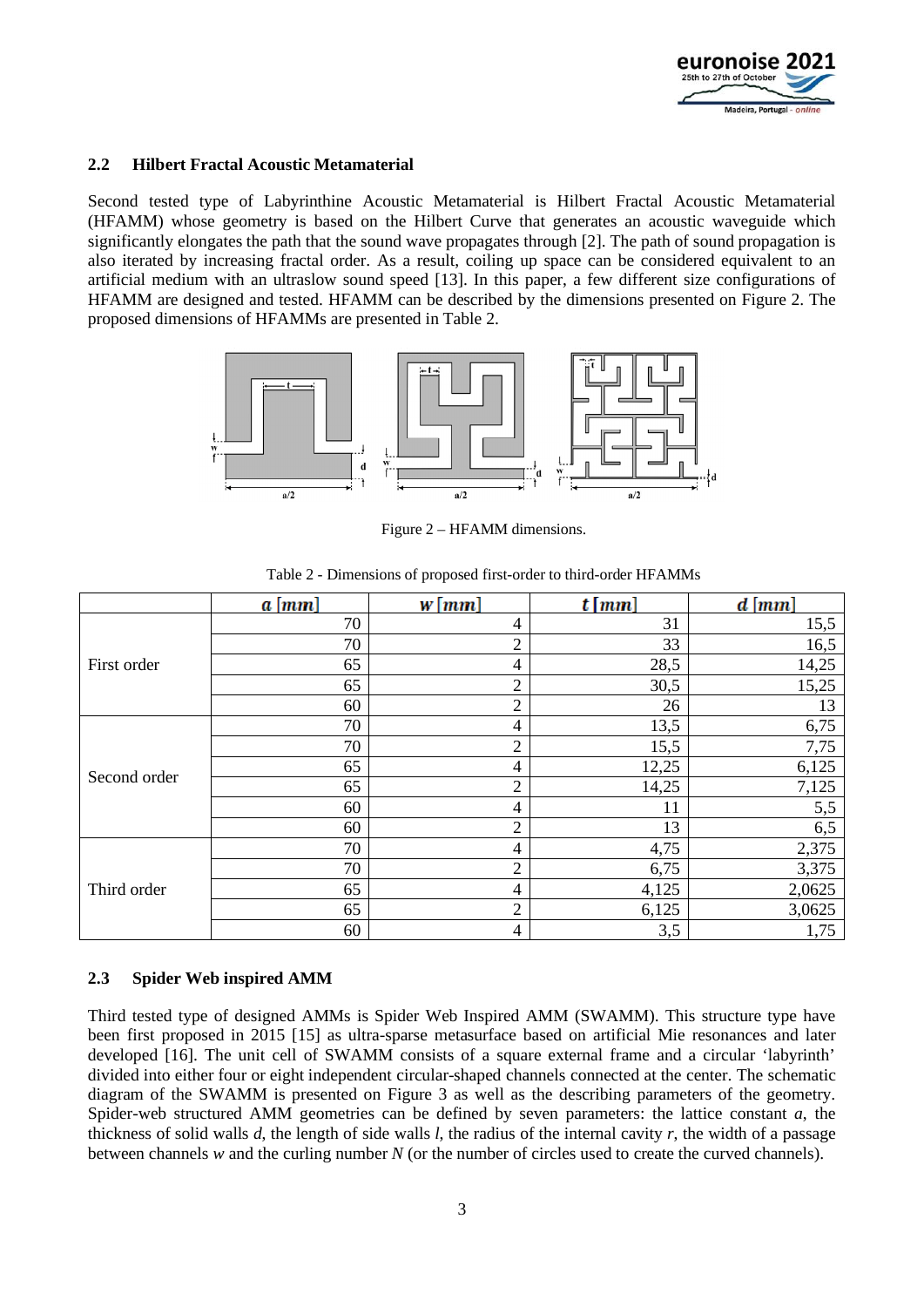



Figure 3 – SWAMM unit cell.

Based on previous works and limitations of size based on testing methods a few different size configurations of a unit cell are tested. The proposed dimensions are presented in Table 3.

|  | Table 3 - Proposed dimensions of the unit cell. |  |
|--|-------------------------------------------------|--|
|  |                                                 |  |

| Lattice constant $\alpha$ [mm]                     | 76 | 70 |     |  |
|----------------------------------------------------|----|----|-----|--|
| The thickness of solid walls $\boldsymbol{d}$ [mm] |    |    |     |  |
| Length of side walls $\lfloor \text{mm} \rfloor$   |    | 50 |     |  |
| Radius of the internal cavity $\mathbf{r}$ [mm]    |    |    | 2.5 |  |
| Width of a passage between channels $h$ [mm]       |    |    |     |  |
| Curling number $N$                                 |    |    |     |  |
| Number of sections                                 |    |    |     |  |

### **3 Numerical simulations**

The base concept of AMM is that only one unit cell needs to be designed in order to determine the sound manipulating properties of a larger sample. The fact that the effective parameters of a metamaterial can be determined using simple and efficient methods is one of the most powerful aspects of metamaterials [12].

### **3.1 Modal analysis and Mie resonances**

It has been proven that in AMMs resonance modes such as monopole and multipole occur. The eigenstates of AMMs are studied by the Ansys Mechanical Acoustic Modal Analysis module. The monopole resonance can produce a negative bulk modulus, while the dipole resonance can generate a negative mass density. To obtain resonant frequencies as well as mode shapes of AMMs the air channels are modeled. The boundaries are set as Radiation Boundary to eliminate the influence of reflections. The pressure at the interconnection center of AMM with respect to air losses is investigated to confirm the monopole and dipole resonances occurring in structures (Mie resonances), associated with sound blocking behavior.

The Acoustic Harmonic Analysis module of Ansys Mechanical has been used to calculate the pressure magnification at the center of the unit cell. The acoustic pressure of amplitude 1 Pa is applied to obtain plane wave excitation. The sides of the channels are considered to be rigid to model sound-hard boundary between air and solid structure. The outside walls are set as Radiation Boundary to eliminate the influence of reflections. Thermo-Viscous Boundary is applied at channel walls as it has been proven that viscous-thermal losses should be considered [2].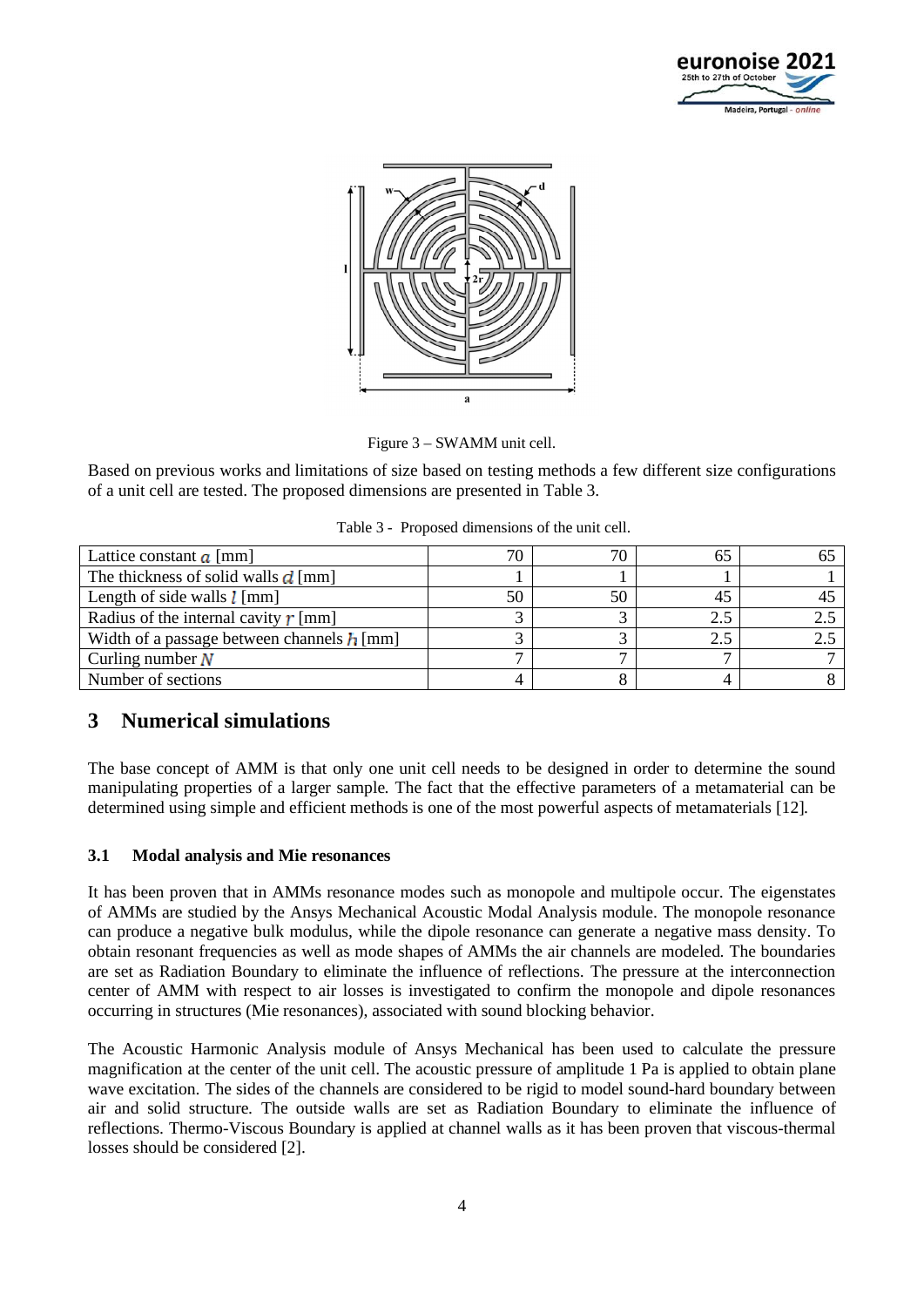

#### **3.2 Transmission characteristics**

The Transmission Loss is obtained through simulation to test the sound attenuating properties of a single unit cell of AMM. Surface velocity of 0.5 m/s is applied normal to the left boundary of the unit cell. The sound transmission is only calculated in the x-direction at the left and right boundary (inlet and outlet) of the unit cell. Channel walls are set as rigid to simulate sound hard boundary between the solid structure of AMM and air. The air is lossy and viscous-thermal losses are taken into account. Outside walls are set as radiation boundaries. The transmission is tested in the range from 0 to 1000 Hz for all designed unit cells of all AMMs types.

#### **3.3 Sound Pressure Field**

The sound pressure field distributions of the metamaterial in a rectangular waveguide were investigated. First, the frequency response of SPL at the outlet of the waveguide is obtained. Then the SPL field distributions at a frequency corresponding to the lowest values are calculated. At last, the SPL is compared with the sound pressure distribution of a rigid square obstacle of the same size. The excitation of the pressure of 1 Pa is applied at the left boundary of the model. The channel walls and outside walls are set as rigid to simulate waveguide conditions. The air is lossy and thermo-viscous losses are considered.

### **4 Measurement procedure**

Sample of HFAMM of first order has been produced by 3D print method and tested with the use of impedance tube for Transmission Loss values. The method used in this paper is in compliance with the E2611-17 standard method. It uses an impedance tube with a sound source connected to one end and the test sample mounted in the tube. For transmission loss, four microphones, at two locations on each side of the sample, are mounted. Plane waves are generated. The acoustic transfer matrix is calculated and the transmission loss is extracted [14]. The equipment used for the experiment is presented on Figure 4. The impedance tube was Brüel & Kjær Transmission Loss Tube Kit Type 4206-T with four ¼" Condenser Microphones Type 4187. The remaining elements of the setup were Generator, 4/2-ch. Input/Output Module Type 3109, Power Amplifier Type 2716C, and a Computer. The thickness of the sample was 65mm and the distances between microphones were equal to 50mm.



Figure 4 – Experimental equipment setup and metamaterial sample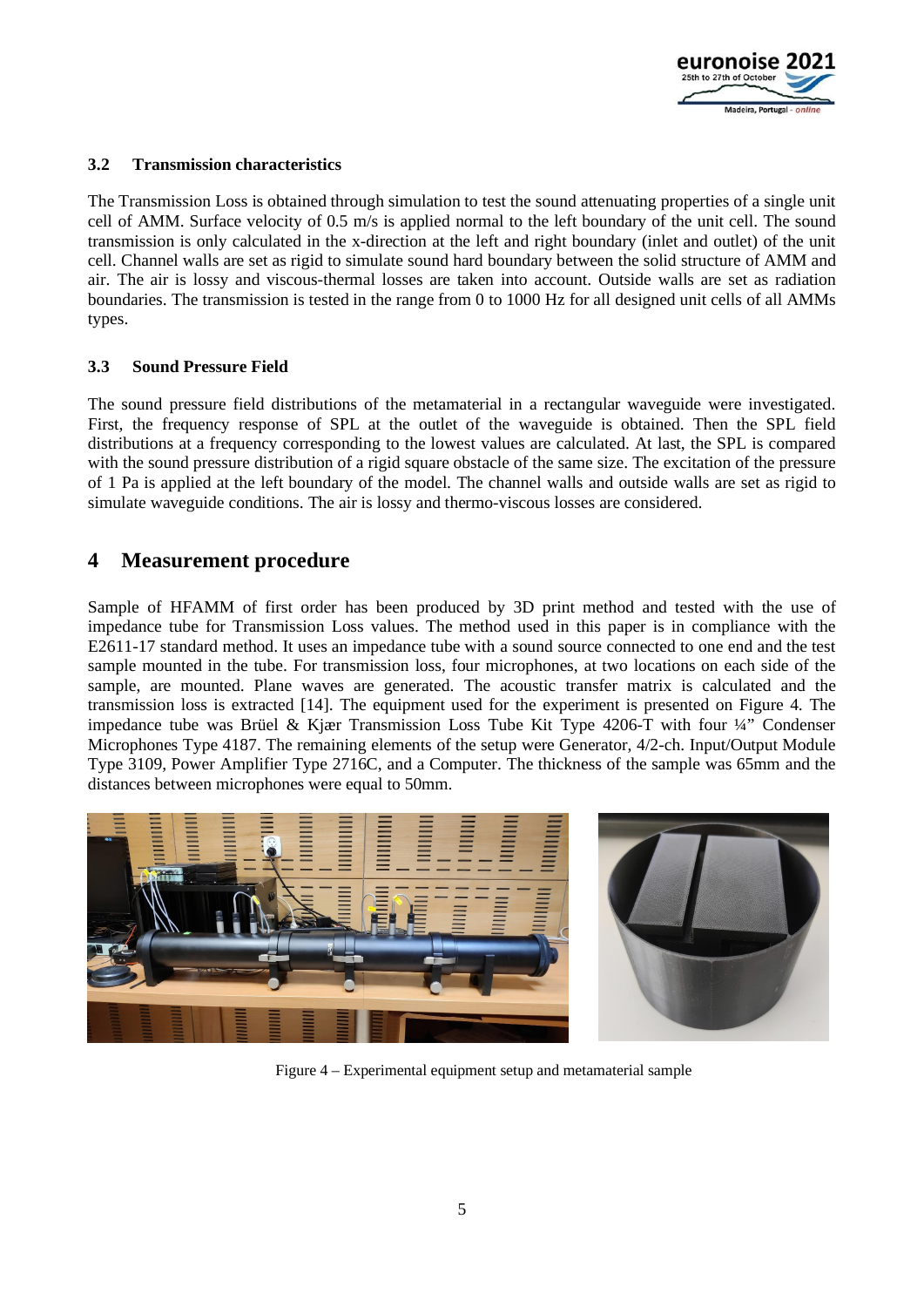

# **5 Results**

#### **5.1 Modal Analysis and Mie Resonances**

In all of the tested unit cells both monopole and dipole mode shapes occur. The first two resonant frequencies are shown in tables 4 - 6. The simulations of acoustic pressure magnification in the center of the unit cell have shown that the maximum occurs at the frequency close to the monopole resonance frequency. Therefore it can be assumed that these localized modes correspond to Mie resonances which within the designed metamaterial unit cells is due to the negative effective density and bulk modulus.

| The lattice   |                         | <b>First-order</b> | Second-order            |             | <b>Third-order</b>      |             |
|---------------|-------------------------|--------------------|-------------------------|-------------|-------------------------|-------------|
| constant [mm] | <b>Monopole</b><br>[Hz] | Dipole [Hz]        | <b>Monopole</b><br>[Hz] | Dipole [Hz] | <b>Monopole</b><br>[Hz] | Dipole [Hz] |
| 70            | 861.7                   | 1827.1             | 599.7                   | 1231.8      | 182.                    | 364.2       |
| 65            | 925.1                   | 1851.8             | 625                     | 278.4       | 206.6                   |             |

Table 4 - Frequencies of monopole and dipole modes of ZZAMMs.

| Table 5 - First two resonant frequencies of HFAMMs from first to third order. |  |  |
|-------------------------------------------------------------------------------|--|--|
|                                                                               |  |  |

| Unit cell   | <b>Channel</b> | <b>First-order</b> |               | Second-order    |               | <b>Third-order</b> |               |
|-------------|----------------|--------------------|---------------|-----------------|---------------|--------------------|---------------|
| side length | width          | <b>Monopole</b>    | <b>Dipole</b> | <b>Monopole</b> | <b>Dipole</b> | <b>Monopole</b>    | <b>Dipole</b> |
| [mm]        | [mm]           | [Hz]               | [Hz]          | [Hz]            | [Hz]          | [Hz]               | [Hz]          |
| 70          |                | 828.3              | 2651          | 622.2           | 1296.9        | 367.1              | 737.4         |
| 70          |                | 978.6              | 2591.8        | 583.8           | 1272.8        | 329.3              | 668.8         |
| 65          |                | 910.2              | 2848.8        | 675.5           | 1401.6        | 405.5              | 813.4         |
| 65          |                | 1070.3             | 2784.4        | 633             | 1372.6        | 357.4              | 725.2         |
| 60          | ⌒              | 1007.3             | 3078.9        | 690.6           | 1489.3        | 390.8              | 791.9         |

Table 6 - First two resonant frequencies of SWAMM from first to third order.

| Unit cell side length<br>[mm] | <b>Number of sub-sections</b> | <b>Monopole</b> [Hz] | Dipole [Hz] |
|-------------------------------|-------------------------------|----------------------|-------------|
| 70                            |                               | 446.4                | 932.3       |
| 70                            |                               | 817.6                | 1630.3      |
| 65                            |                               | 525.9                | 1096.5      |
| 65                            |                               | 977.6                | 1931        |

For all tested unit cells their resonant frequencies shift to lower bands with the increase of unit cell size length *a* and with decrease in channel width *w*.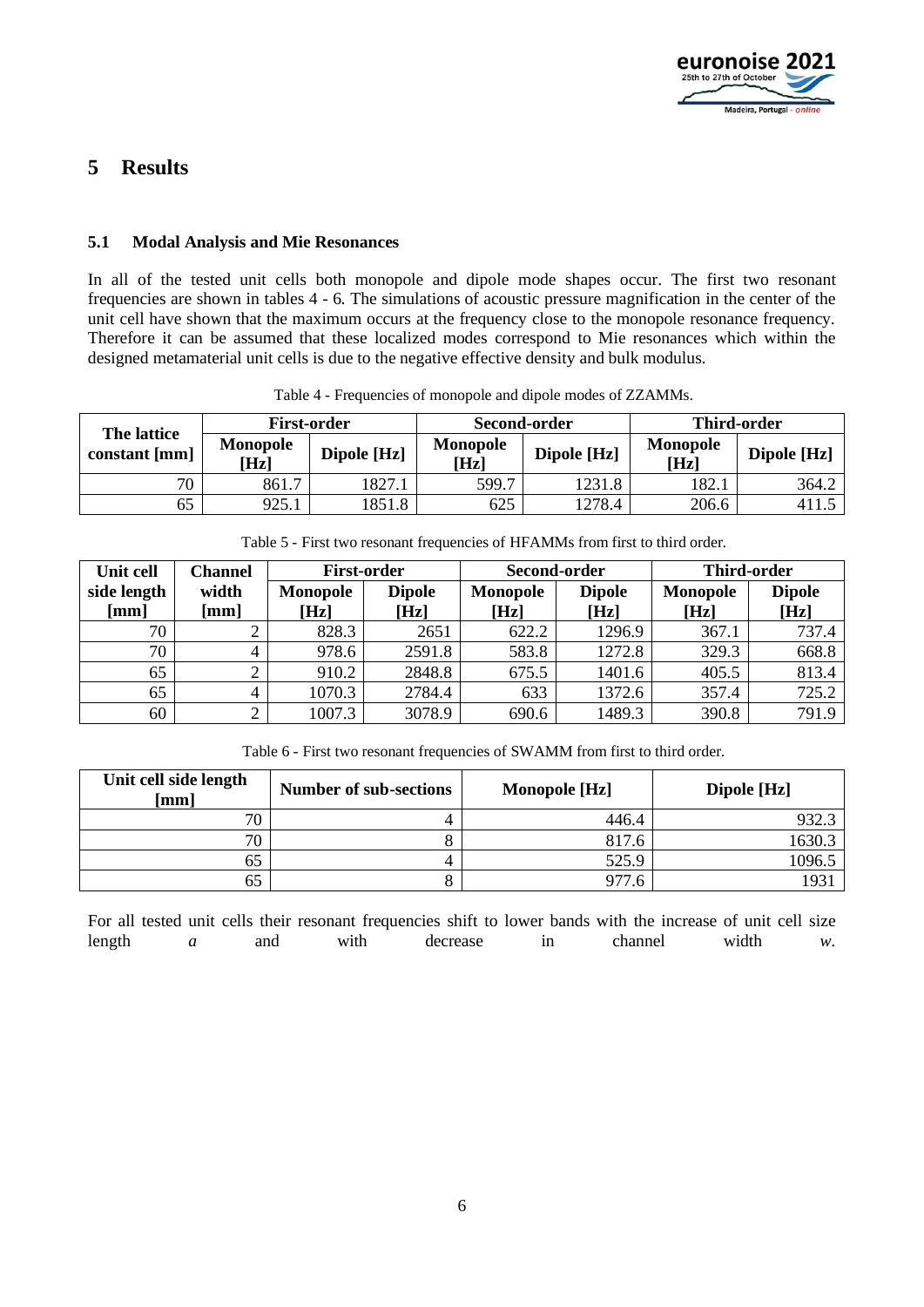

Table 7 contains monopole and dipole mode shapes of designed AMMs.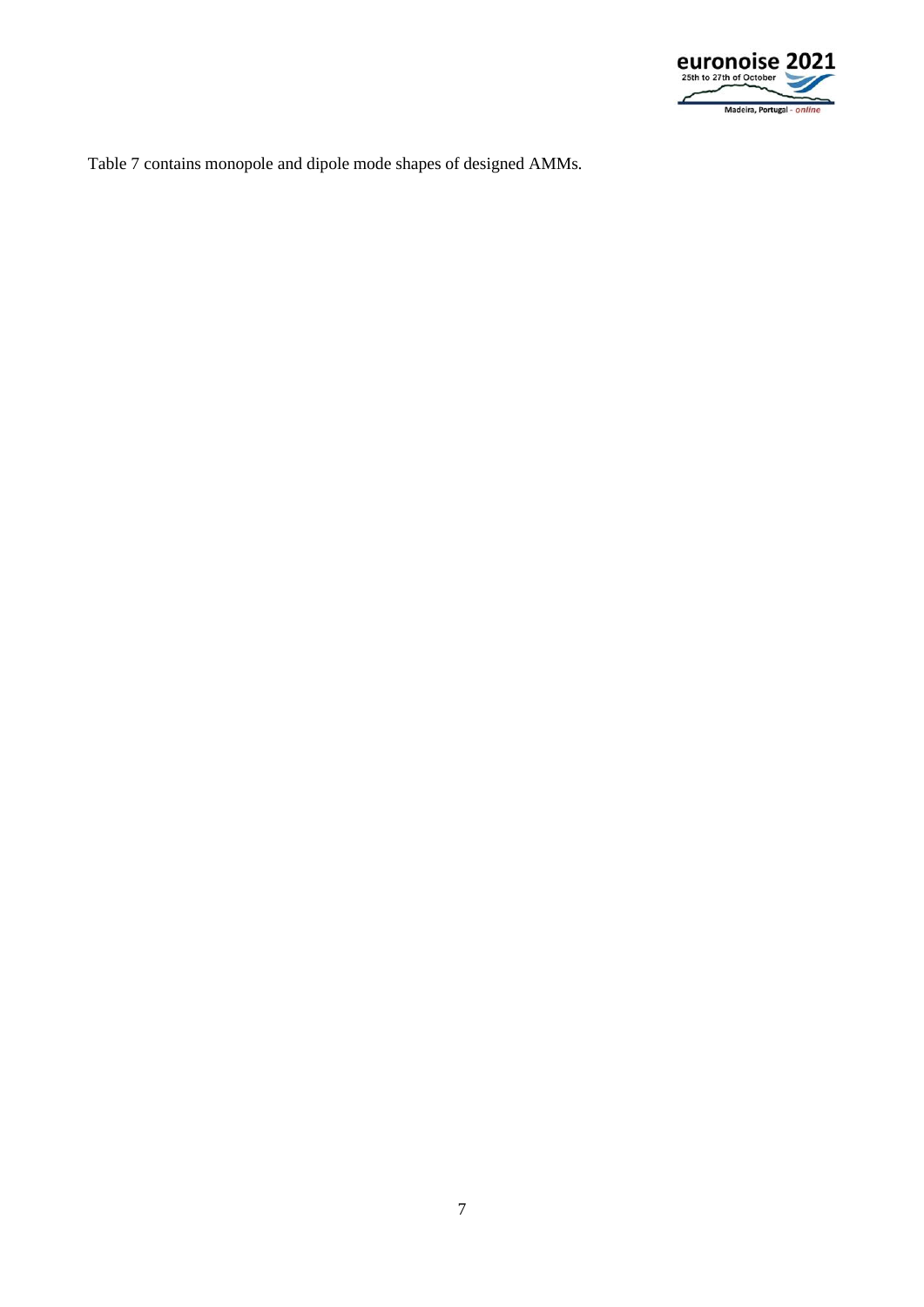



Table 7 – Mode shapes of AMMs.

#### **5.2 Transmission characteristics**

Figure 5 presents comparison of Transmission Loss of three designed types of AMMs. This paper focuses on attenuation of harmonic noise with strong low frequency components. Therefore the TL values are presented for unit cells of side length *a* = 70mm and channel width *w*=2mm (third-order fractal of ZZAMM and HFAMM and SWAMM with 4 sub-sections) as for these dimensions the monopole and dipole frequencies were lowest for all metamaterial types. The chart shows that SWMM has lowest sound blocking properties and ZZAMM achieves highest values of TL. However the HFAMM has similarly high TL values with periodically occurring peaks and dips which is desirable for harmonic noise reduction. Based on these observation unit cell of HFAMM have been chosen for further testing.



Figure 5 – Transmission Loss of three types of AMMs.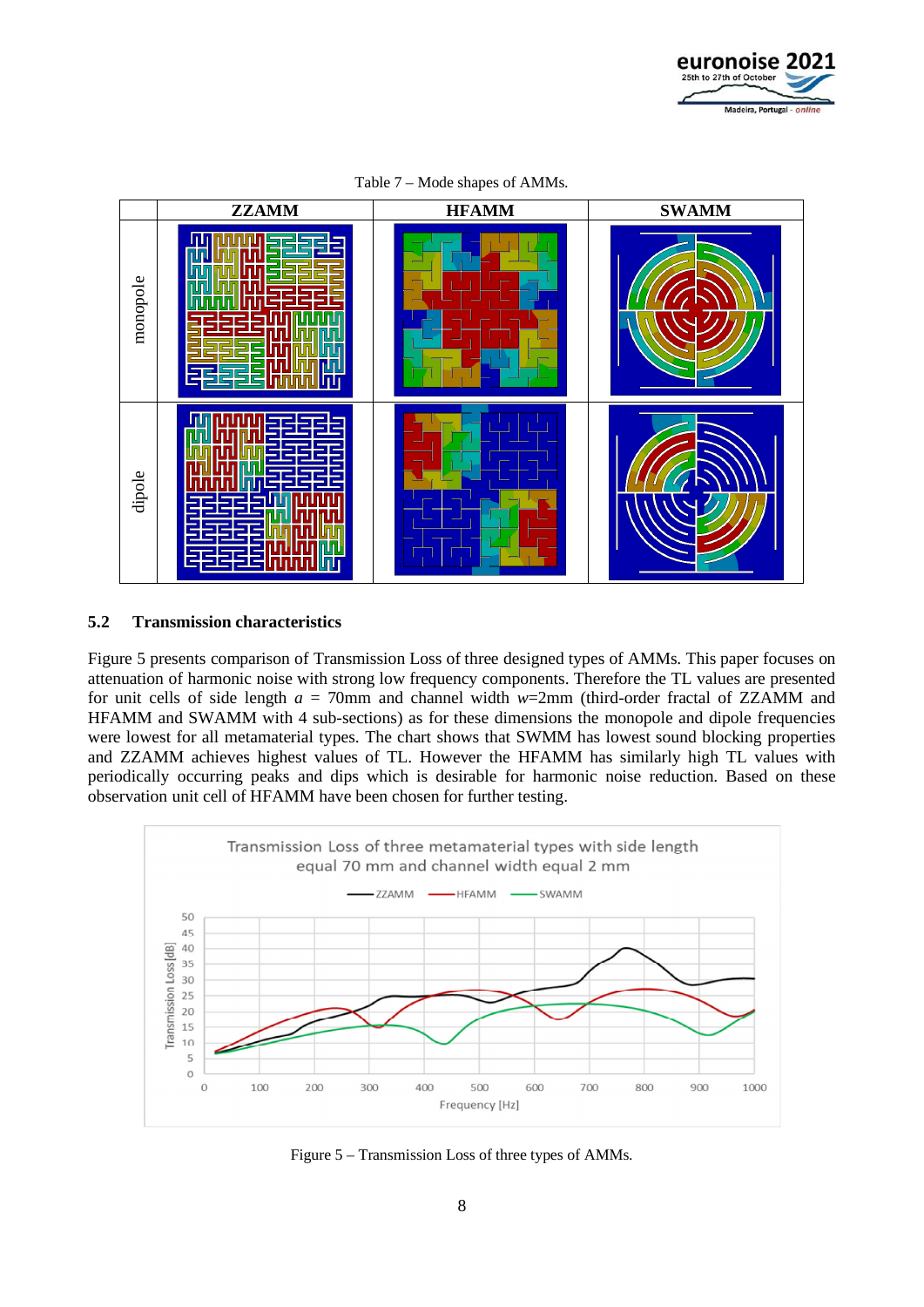

Sample of HFAMM of first order has been produced by 3D print method and tested with the use of impedance tube for Transmission Loss values. FEM simulation has been conducted with conditions that possibly best matched the measurement conditions. Both results are presented on Figure 6. In both cases, TL values are very low up to around 1500 Hz. Simulation data has a peak at 2280 Hz which perfectly aligns with experimental data, although for the second there is also a much larger peak at 2072 Hz. Above 2500 Hz TL rises with the frequency but simulation data is consequently lower. There are many reasons why the simulation and experimental data show such a significant difference. First, in simulation, the AMMs walls were set as rigid, while during the measurement the structures element were only fixed at one edge. What is more, the 3D printed model has the cylindrical element, which was not modeled in the simulation. However, the experimental results seem to be not only proving the capabilities of sound attenuating of the AMMs but also show that in real-life conditions it might have even better efficiency.



Figure 6 – TL values from measurement and simulation

#### **5.3 Sound Pressure Field**

Figure 7 presents Sound Pressure Level calculated at the outlet of a waveguide. First order unit cell has two peaks in the measured frequency range and in the narrow band the curve lays below that obtained for the solid block. With higher-order unit cells, more dips and peaks occur. The SPL lays below that measured for the solid block in a range of frequencies above 600 Hz for second-order and range from around 375 Hz to 700 Hz for third-order unit cells. Figure 8 shows SPL distributions in a waveguide with inserted unit cell of HFAMM of third order and solid obstacle at the frequency of 650 Hz. It can be observed that after the metamaterial the SPL has much lower values (around 60 dB) that in the case of a rigid obstacle (90 dB) which proves the sound-blocking capabilities of a metamaterial.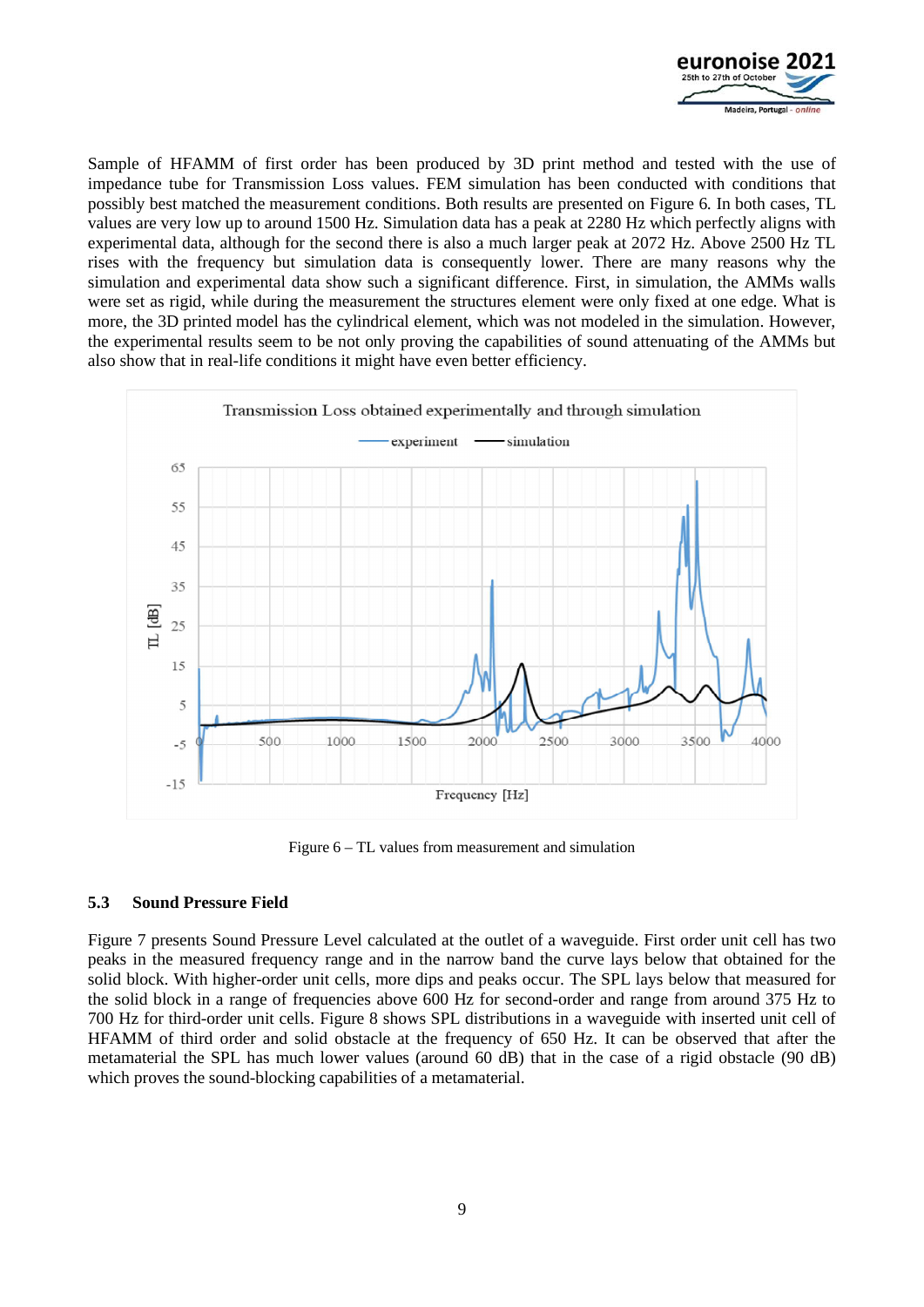



Figure 7 – SPL at a distance of a lattice constant from unit cell of HFAMM



Figure 8 – SPL distributions in a waveguide

## **6 Conclusion**

In this paper, three types of fractal inspired labyrinthine AMMs have been designed and their soundattenuating properties have been investigated. The numerical results have demonstrated that the proposed AMMs can generate both the monopole and dipole modes and with the increase of the fractal order, the monopolar and bipolar resonances shift to the lower-frequency region. What is more, it has been found that the TL of the first-order to fourth-order HFAMMs and ZZAMMs increases with the decrease of the waveguide width w. The properties of a designed HFAMM of first-order have been tested with the use of a 3D printed sample for TL values. Comparing the numerical simulation results with measurement results, it is found that the values obtained through measurement are much higher but in the region of interest (below